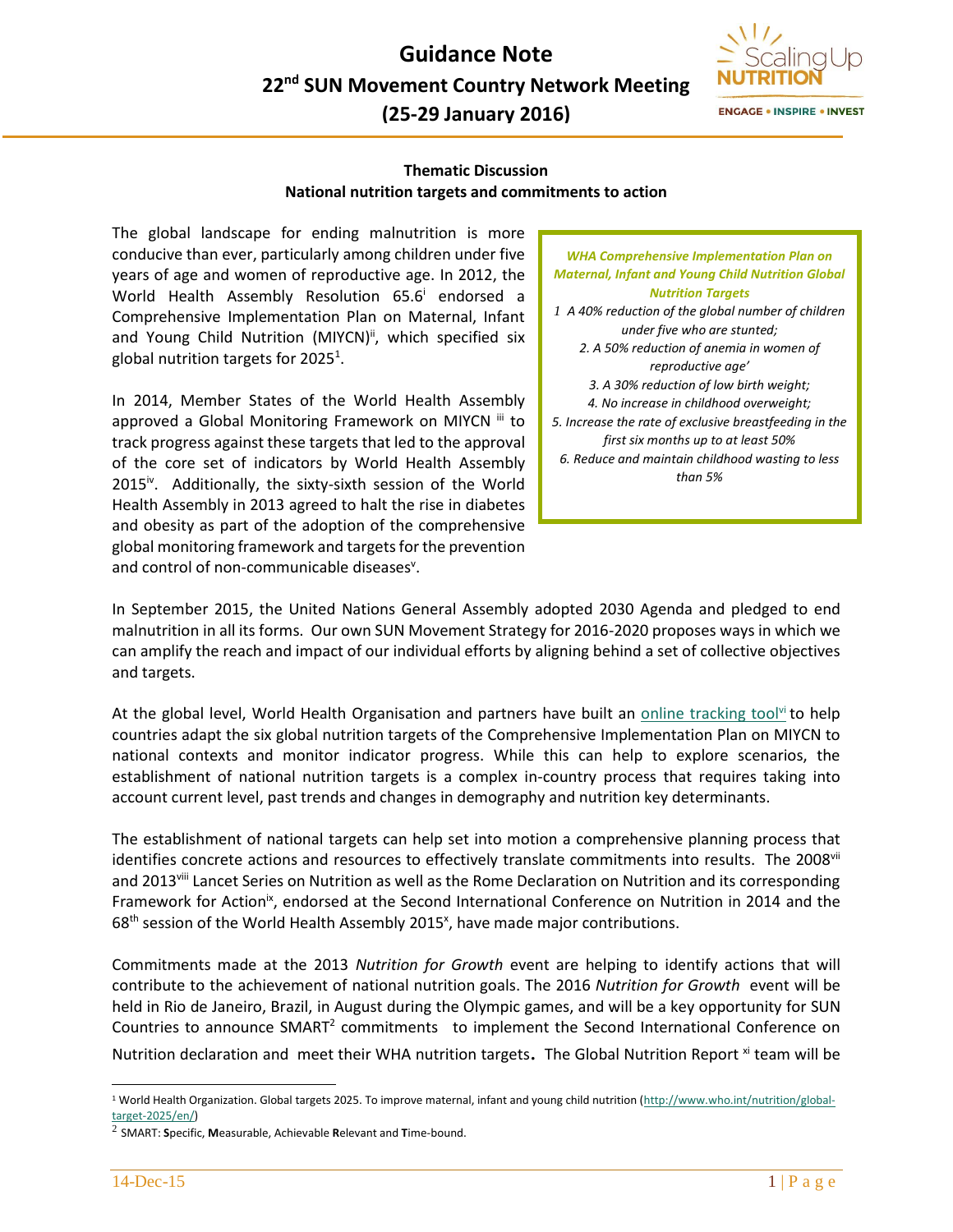providing assistance to those countries that are developing new or revised SMART commitments. A SMART commitment guideline will also be available from 1 February 2016, and the Global Nutrition Report team will open a "hotline" starting 15 **January 2016** (learn more [here\)](http://globalnutritionreport.org/2015/12/07/smart-commitment-gnr-hotline/). Ultimately, however, the identification and implementation of actions will be influenced by the realities unique to each country, especially by a thorough understanding of the country implementation capability.

In the coming months, a large number of SUN Countries will embark upon (or have already begun), the process of developing their next cycle of plans that will outline actions for improving nutrition. Many of these countries have asked for guidance to help ground the global level energy for nutrition in ambitious but achievable national level targets. Several countries have already set targets and begun implementation of their priority actions. For these reasons, the 22<sup>nd</sup> meeting of the SUN Country Network will focus its thematic discussion around country experiences in relation to setting national level nutrition targets and corresponding commitments to action to achieve these targets.

The teleconference will be structured as follows:

- *A. Country presentation:* One country will present its experience setting national nutrition targets and commitments to actions, taking into consideration the six global nutrition targets of the Comprehensive Implementation Plan on MIYCN, and the nutrition-related targets of the WHA global monitoring framework for non-communicable diseases. This presentation will be guided by the following questions:
	- What was the method of establishing national nutrition targets?
	- What kind of commitments to actions were triggered following the agreement on the national nutrition targets? (*E.g. examples may include commitments in terms of scale -x facilities by y with z; effective coverage of specific population groups – x children 6-9 months by y with z; funding allocated to definite programs – x amount by y for z; etc.)*
	- How do the targets and commitments link to the national planning and budget cycle for nutrition?

Countries interested in presenting their experience setting up targets, monitoring and reporting on them are welcome **to express your interest before 21st December**. Countries presenting are expected to prepare a brief presentation to share with participants a week before the series of teleconferences.

- *B. Questions and Answers*
- *C. Countries discussion on national nutrition targets and commitments to actions:* following the presentation, other countries participating in the call will have the opportunity to share their experience and views on one of the three questions suggested above.